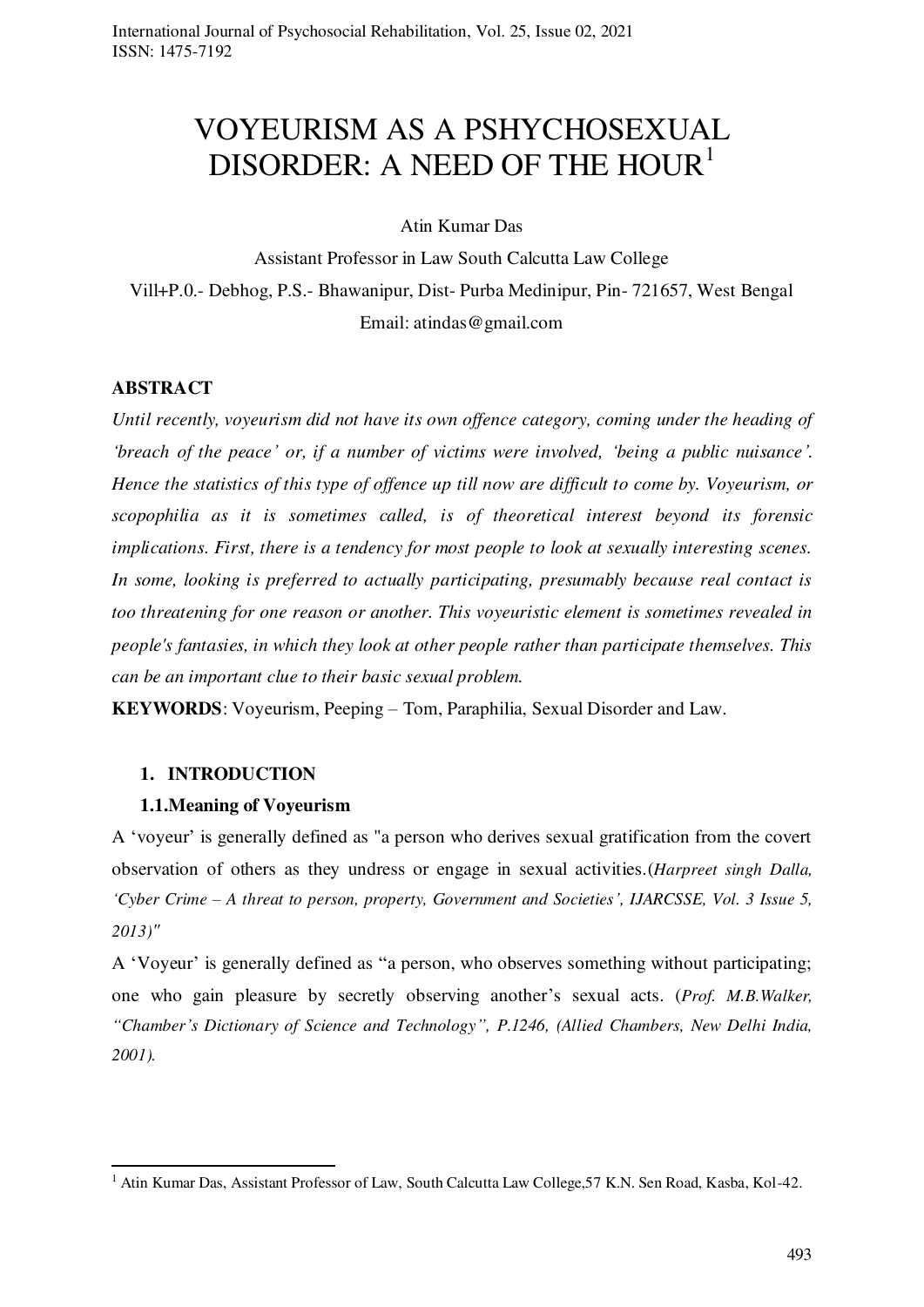International Journal of Psychosocial Rehabilitation, Vol. 25, Issue 02, 2021 ISSN: 1475-7192

#### 1.2.**Meaning of Electronic Voyeurism**

Voyeurism is the act of a person who, usually for sexual gratification, observes, captures or distributes the images of another person without their consent or knowledge. ( *Bryan A. Garner, Black's Law Dictionary, P.1572, (West Group, USA,1999*) With the development in video and image capturing technologies, observation of individuals engaged in private acts in both public and private places, through surreptitious means, has become both easier and more common. Cameras or viewing holes may be placed in changing rooms or public toilets, which are public spaces where individuals generally expect a reasonable degree of privacy, and where their body may be exposed. Voyeurism is an act which blatantly defies reasonable expectations of privacy that individuals have about their bodies, such as controlling its exposure to others. Voyeurism is an offence to both the privacy as well as the dignity of a person, by infringing upon the right of individuals to control the exposure of their bodies without their consent or knowledge, either through unwarranted observation of the individual, or through distribution of images or videos against the wishes or without the knowledge of the victim. ( *Rahul Anand, "Cybercrime Vs. Cyberlaw – It Is Just A Beginning).*

# **1.3.Meaning of Peeping Toms**

It is a term used to refer to people who engage in acts of voyeurism. Derived from the French word '*voir*', meaning '*to see'*, it is used to describe the act of observing unsuspecting people, which results in sexual gratification. The person being watched could be naked, undressing, urinating, or engaged in sex. Often, the voyeur records these acts for later viewing.

Often refers to as 'peeping tom', a voyeur does not initiate contact with whoever he is watching. The person being watched is not aware of being watched. More often than not, these instances occur in places where privacy is expected: bedrooms, bathrooms, hotel rooms and public toilets. ( *Doctor Suresh Bada Math, a forensic psychiatric with Nimhans, says Voyeurism is a type of sexual deviancy. "It is a kind of Paraphilia.)*

## **1.4.Voyeurism: Sexual Deviancy**

Doctor Suresh Bada Math, a forensic psychiatric with Nimhans, says Voyeurism is a type of sexual deviancy. "It is a kind of Paraphilia. They get arousal, complete ratification mainly by observing and less with the actual sexual act. They are very well aware of what they are doing, they plan it, they seek pleasure by doing, they avoid detection and they know it is against law so there actions should be punished," he explains.

Paraphilias are abnormal sexual behaviours all impulses characterised by intense sexual fantasies and the urge to gratify oneself with sexually deviant behaviour, he explains.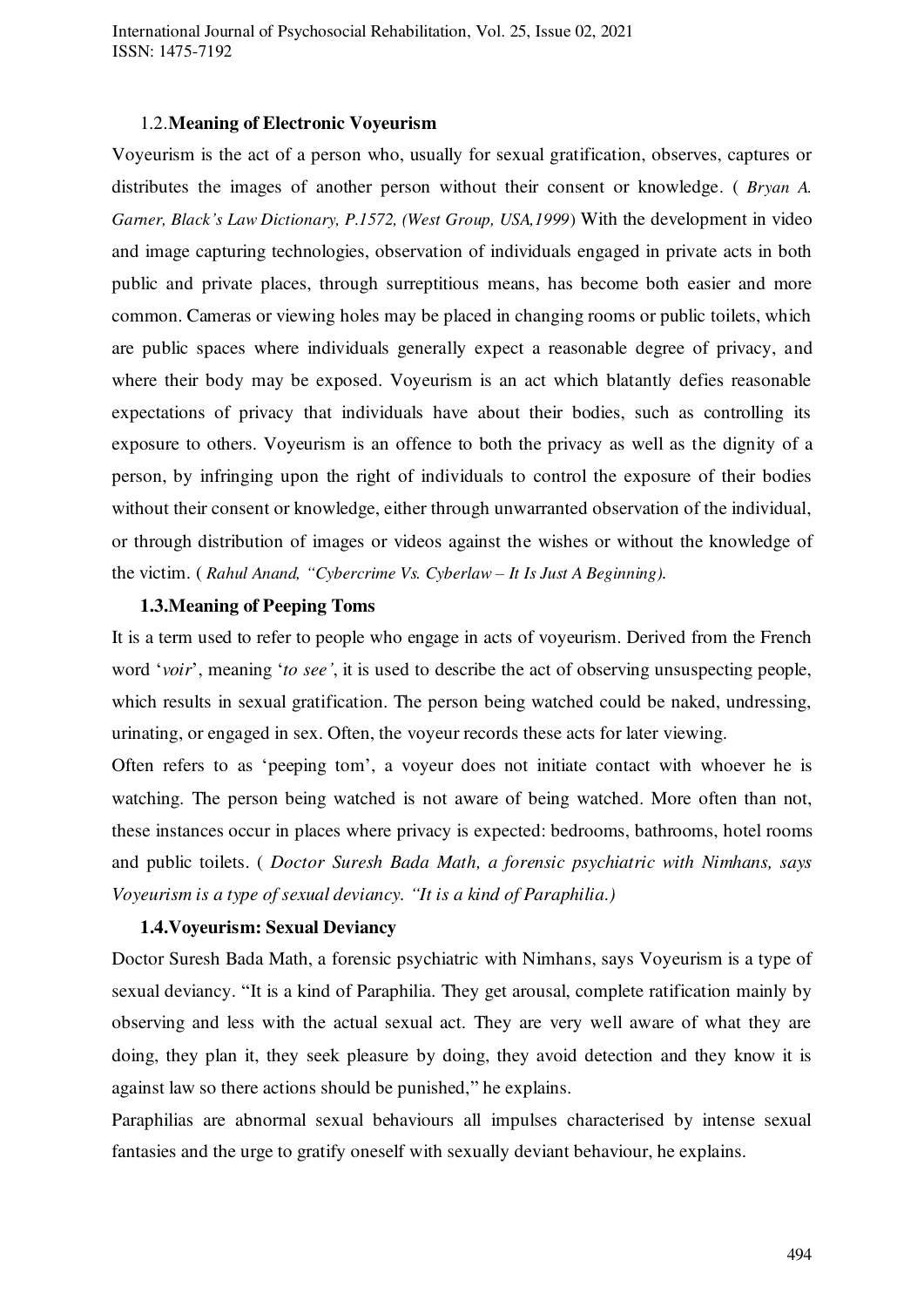While he has never come across a patient seeking treatment for voyeurism, he says it can be treated with counselling and therapy. However, people having with this problem refuse to acknowledge the problem and rarely seek help, he suggests.

Medications can be introduced, not to cure but to reduce the voyeur's sex drive.

# **1.5.JUDICIAL PRONOUNCEMENT ON VOYEURISM AS A PSYCHOSEXUAL DISORDER**

- **Name of the Case: Regina v. Turner 2006 EWCA Crim 63 (In the Court of Appeal Criminal Division).**
- **Justice Crane**

# **Fact:**

The facts were that the appellant was employed as a manager at a sports centre. On 11th May 2005 a woman used the gym at the sports centre. After her workout she went to the female changing rooms and took a shower. During the time she was taking her shower she noticed that a roof tile above her was dislodged that there was a camera lens in that gap. She shouted. The lens moved. She ran out of the shower. Having covered herself with a towel, she ran to the reception area and reported the matter. She was very upset. The appellant came out of the male changing rooms, saying that he had been up a step ladder in those rooms when he heard a shout. He purported to take details of her complaint. He said to her, when she said that she wanted to involve the police: "This is going to make me look bad because I told you I'd been up there." The woman was persuaded to call the police.

The police searched the sports centre. They found a video camera in one of the lockers. They searched the appellant's office and his home address and recovered a number of video cassettes and other matters including computer equipment.

When he was arrested, he initially denied the offence but then admitted using the step ladder to climb up into the roof space of the male changing rooms, then leaning over the separating wall and moving a tile and filming the woman in the shower. He admitted filming other women to whom he was sexually attracted at the sports centre, either in the shower, or while they were using the sun beds 6 months earlier. Two more women were identified from the material seized. They were the subject of second and third offences. There was a fourth unidentified woman who was subject of the offence to be taken into consideration.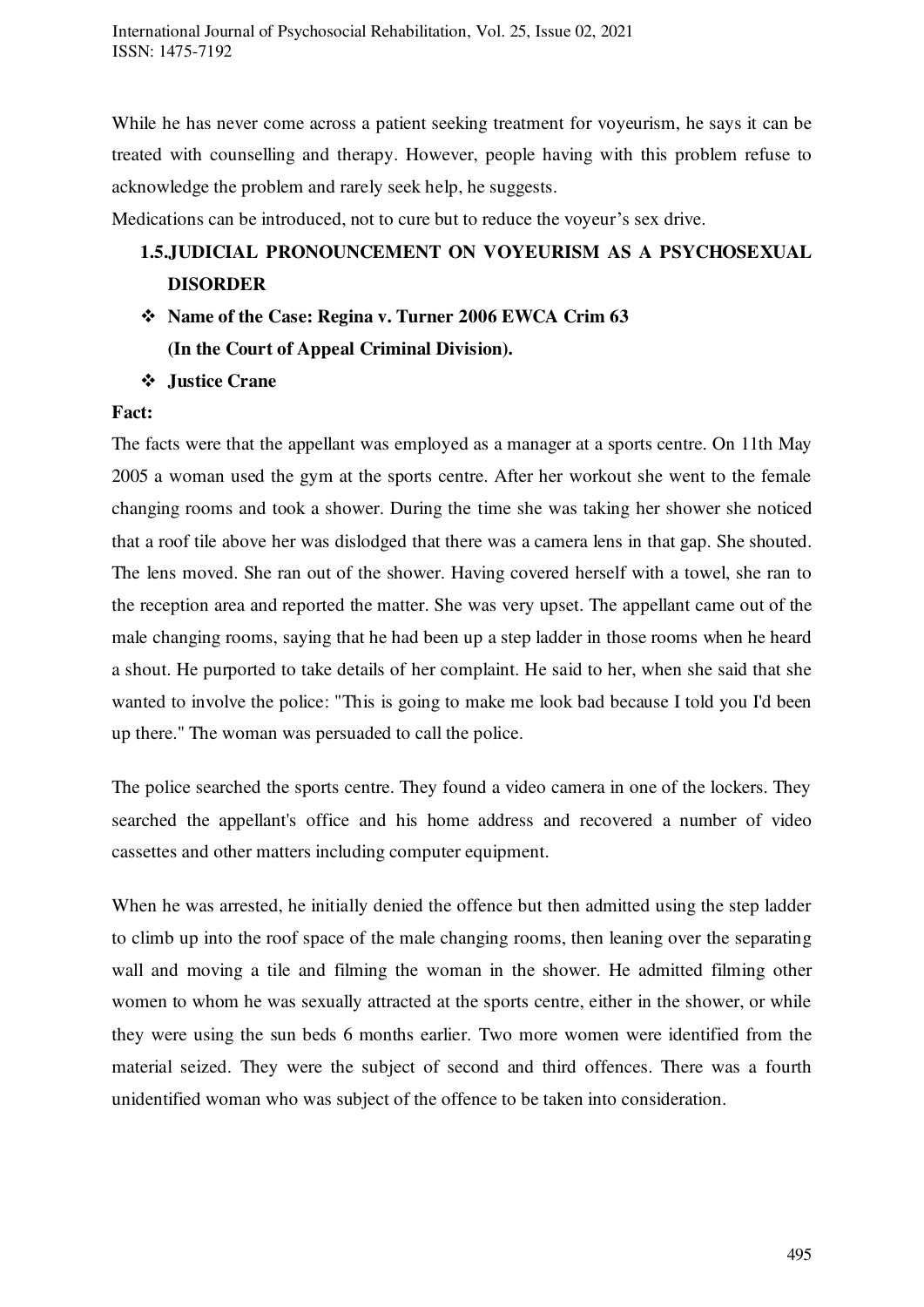# **Argument by Appellant**:

This appellant is 30 years old. He has no previous convictions. There was a pre-sentence report before the sentencing judge. He accepted that he had exploited his position of trust for his own sexual gratification. The council request for a psychiatric for his abnormal behaviour and appellant recommended Sex offender Group for counselling or in place of punishment sent to community mental health team to gain further insight into his behaviour.

# **Argument by Respondent:**

The Psychiatric report found that the sexual relationships of the Appellant were unremarkable and concluded that there were no pycho sexual problems. It is not required to send him to mental health centre rather than a strict punishment because he is repeated offender and must register his name as a sexual offender.

# **Issue:**

Whether the reason of psychosexual disorder of individual is exception to the Punishment for Voyeurism Practices?

# **Judgment:**

Having pleaded guilty before the Magistrates Court on 8th July 2005, this appellant was committed for sentence in respect of three offences of voyeurism, contrary to section 67 of the Sexual Offences Act 2003. He asked for one further offence of the same kind to be taken into consideration. On 24th August, at the Crown Court at Derby, he was sentenced by His Honour Judge Wait to 14 months' imprisonment on the first offence, the other offences being taken into consideration but no separate penalty in fact imposed in respect of them. There was an order for the forfeiture and destruction of the relevant film and photographs. He appeals against sentence by leave of the Single Judge. We remind the media that the names of victims in this case cannot be reported.

In passing sentence the learned judge indicated that he took into account the plea of guilty at the very earliest possible opportunity. He accepted the expressions of regret by the appellant as real, but described the offence as grave. He noted that there was a breach of trust towards the people using the facilities. He pointed out that although he accepted that there was no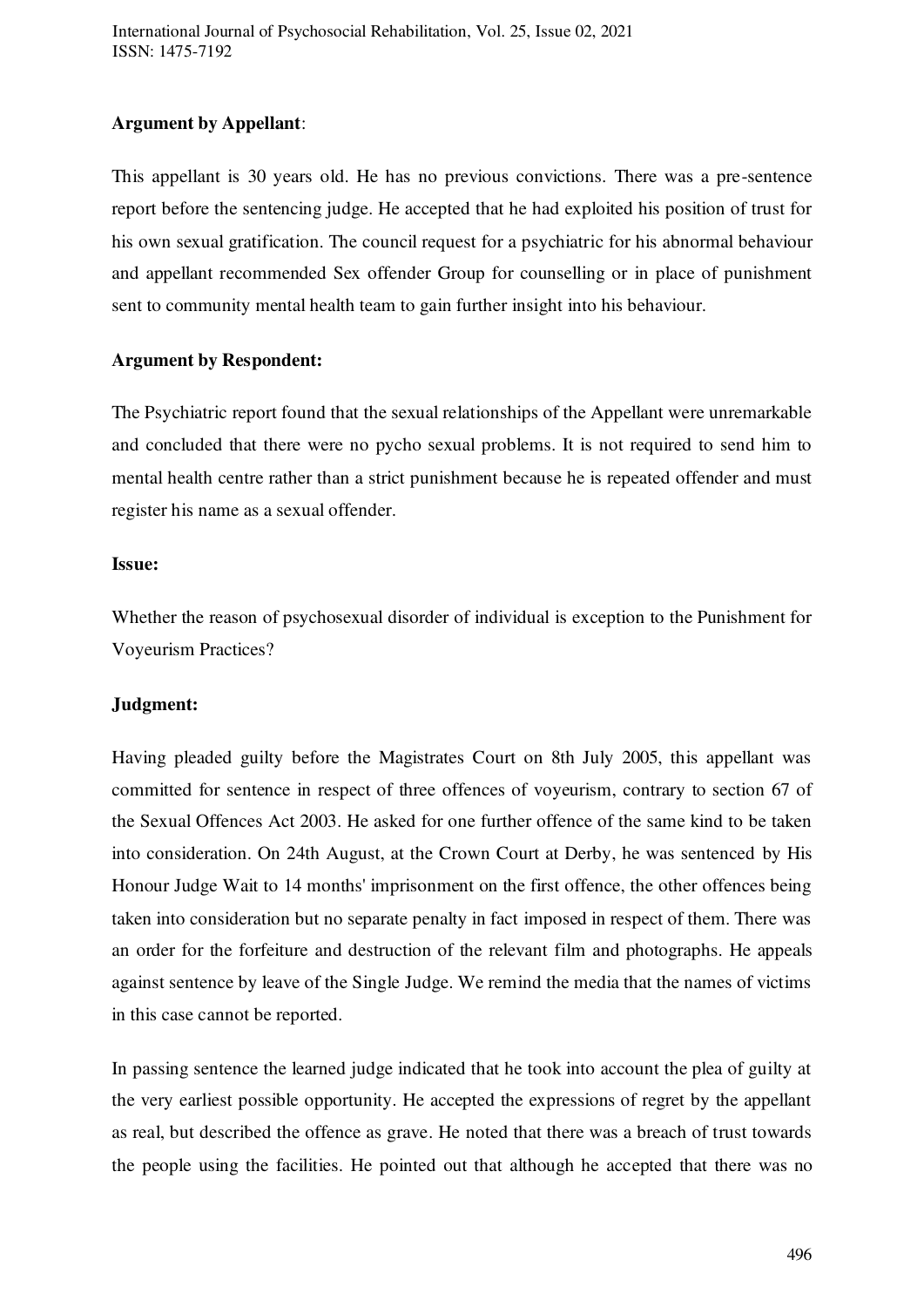distribution of copies in this case, there was an understandable fear on the part of victims that is what would happen.

#### **2. SEXUAL DISORDER: VOYEURISM VS. VOYEURISTIC DISORDER**

Voyeurism refers to an interest in watching others. It might never progress beyond a fantasy. For example, someone might masturbate while fantasizing about watching someone from afar.

In other cases, voyeurism can become a Paraphilic disorder known as voyeuristic disorder. The word 'paraphilia' means a love of (*philia*) the beyond or irregular (*para*), and is used instead of those words which today have pejorative implications that are not always relevant. The term itself is used to describe people, usually men, with intense sexual urges that are directed towards nonhuman objects, or the suffering or humiliation of oneself or one's partner, or more unacceptably, towards others who are incapable of giving informed consent, such as children, animals, or unwilling adults. People who are paraphiliacs often exhibit three or four different aspects, and clinical psychiatric conditions (personality disorders or depression) may sometimes be present. Paraphilic disorders involve having sexual fantasies or urges that cause distress.

# **2.1.Noncontact Offenses**

These more unusual sexual offenses are mostly associated with paraphilic drive.

[Voyeurism](https://www.sciencedirect.com/topics/medicine-and-dentistry/voyeurism) can lead to offenses such as 'peep and pry'. *[Zoophilia,](https://www.sciencedirect.com/topics/medicine-and-dentistry/sex-with-animals)* or sexual urges directed at animals will be prosecuted under bestiality offenses, and *[necrophilia](https://www.sciencedirect.com/topics/medicine-and-dentistry/necrophilia)* (paraphilic disorder with attraction to dead bodies) with provisions against interference with corpses. Telephone *scatalogia* (sexual arousal derived from making obscene phone calls) will be considered under offenses of misuse of communications services. Other nonsexual offenses may have a sexual motive, such as repeated theft of underwear to satisfy a fetish disorder, or in some cases of stalking offenses where stalking has preceded a sadistic rape. They may involve inanimate objects, children, or unconsenting adults.

#### 2.2.**When does voyeurism become voyeuristic disorder?**

If you're aroused by the thought of watching someone undress or have sex from afar, you may have some voyeuristic interests. They aren't anything to feel uncomfortable about.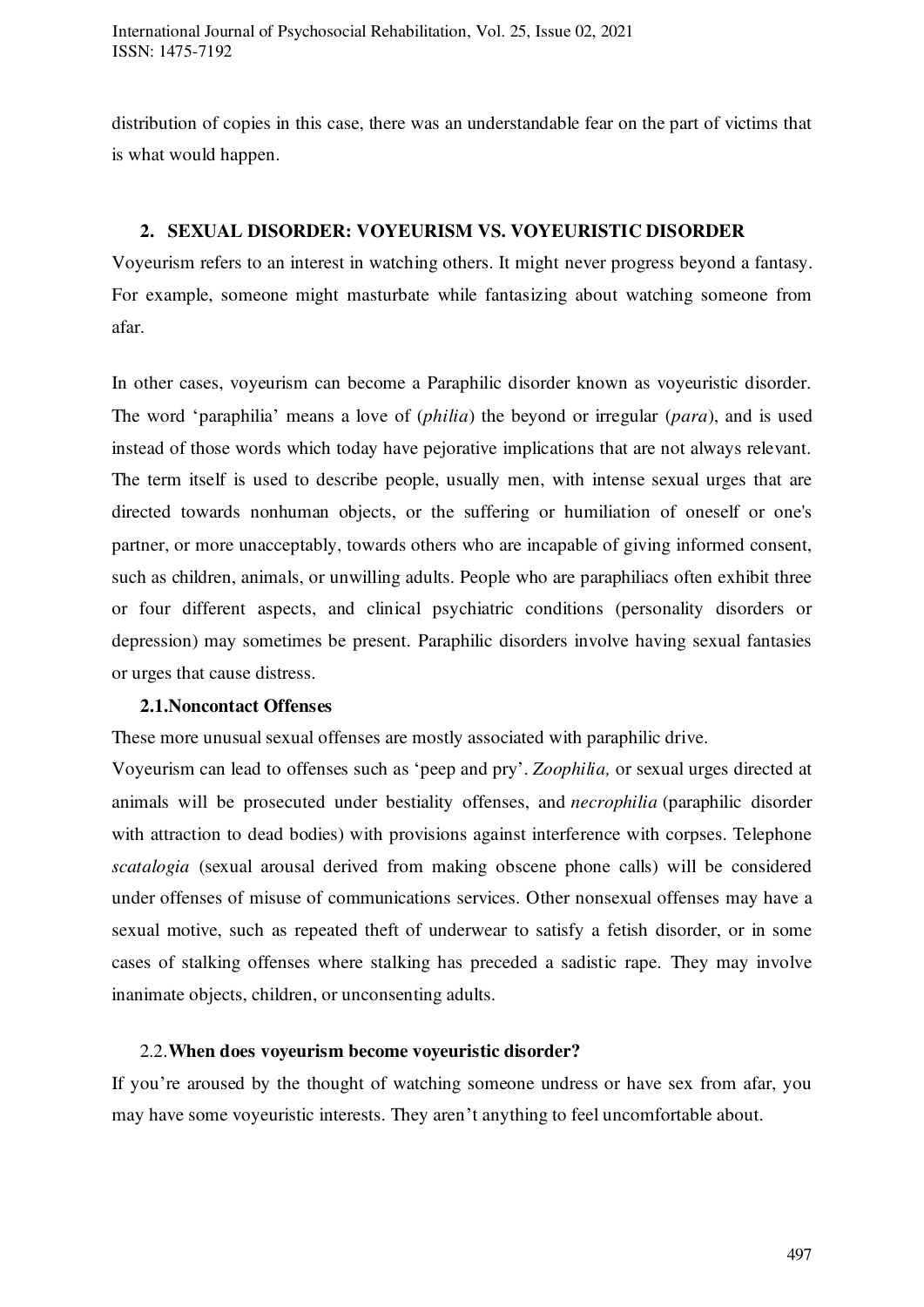However, casual voyeurism becomes problematic when you take steps that violate a person's right to consent or their expectation of privacy. These interests may also be problematic if you find yourself unable to control them.

They may be a cause for concern if you:

- violate a person's expectation of privacy in their home, a locker room, or a similar area
- watch a person engage in sexual activity without their consent
- begin filming or photographing another person without their permission
- enter an area illegally in order to watch people
- feel frustrated or stressed when you can't engage in these behaviours
- experience feelings of guilt after engaging in these behaviours
- can't get sexually aroused without watching others
- can't resist voyeuristic activities, even when they're detrimental to your well-being

# **2.3.Paraphilias and Voyeurism**

The American Psychiatric Association's [Diagnostic and Statistical Manual of Mental](https://www.psychologistanywhereanytime.com/definitions_psychologist_and_psychologists/psychologist_diagnostic_statistical_manual.htm)  [Disorders,](https://www.psychologistanywhereanytime.com/definitions_psychologist_and_psychologists/psychologist_diagnostic_statistical_manual.htm) the prevailing resource for diagnostic criteria of paraphilias, describes the essential feature of paraphilias as recurrent, intense, sexual urges and sexually arousing fantasies generally involving nonhuman objects, the suffering or humiliation of oneself or partner, or children or other non consenting persons.

The DSM-IV-TR diagnostic criteria for voyeurism are as follows: The patient has recurrent and intense sexual urges and sexually arousing fantasies involving the act of observing an unsuspecting person who is naked, in the process of disrobing, or engaging in sexual activity. The person must experience significant distress or impairment in social, occupational, or other important areas of functioning because of the fantasies, urges, or behaviors. When severe, the act of peeping constitutes the exclusive form of sexual activity. Onset usually is in persons younger than 15 years, and the disorder tends to be chronic. The wide extent of voyeuristic tendencies in the general population is evidenced in the common desire to indulge in exploitative activities such as live shows and pornography (see [sexual addiction](https://www.psychologistanywhereanytime.com/addiction_psychologist/psychologist_addiction_sex_porn.htm) and [pornography addiction\)](https://www.psychologistanywhereanytime.com/addiction_psychologist/psychologist_addiction_sex_porn.htm).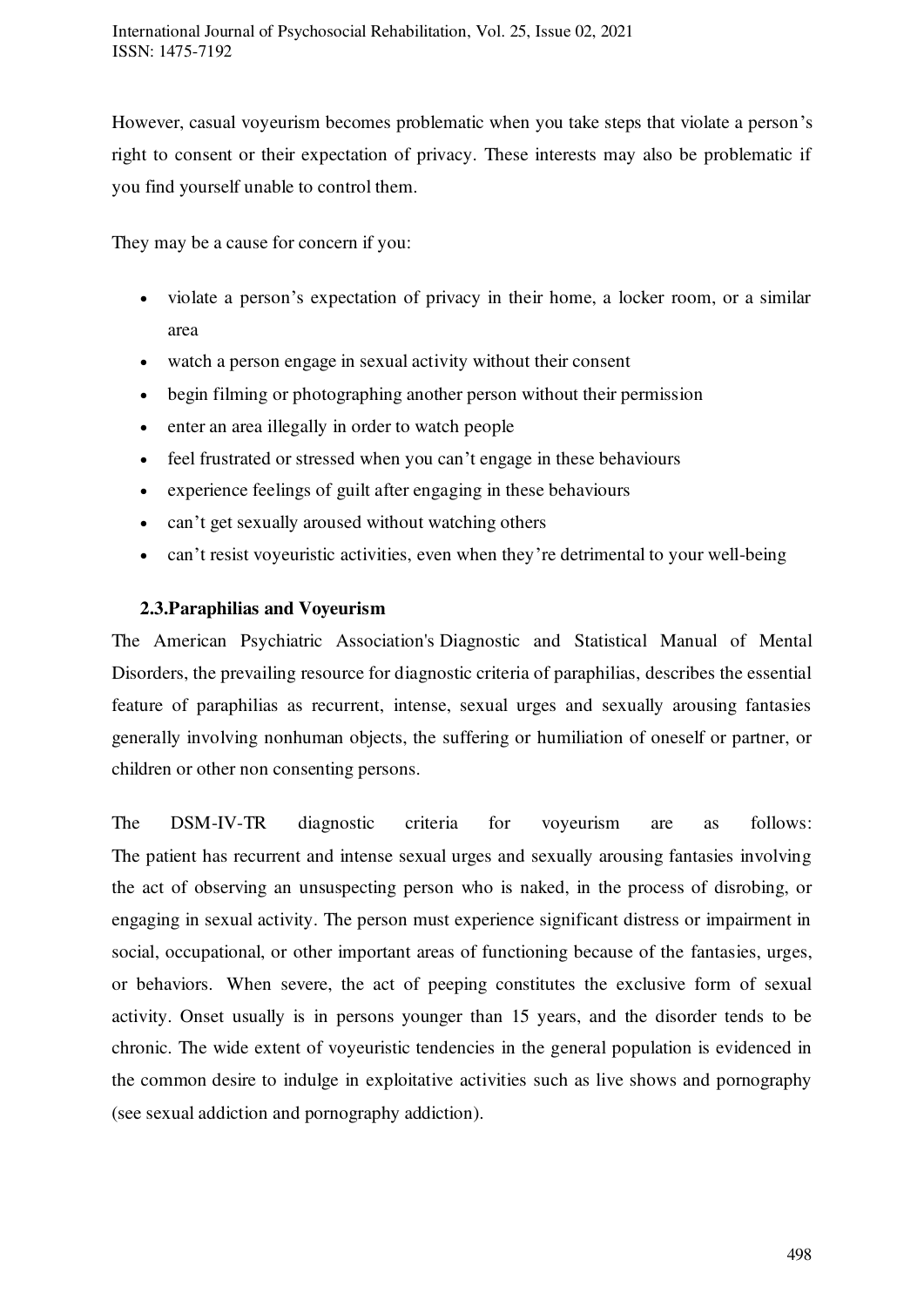# **2.4.The DSM-IV-TR list of other Paraphilias includes:**

- [Exhibitionism:](https://www.psychologistanywhereanytime.com/sexual_problems_pyschologist/psychologist_exhibitionism.htm) the recurrent urge or behaviour to expose one's genitals to an unsuspecting person.
- [Fetishism:](https://www.psychologistanywhereanytime.com/sexual_problems_pyschologist/psychologist_fetishism.htm) the use of non-sexual or nonliving objects or part of a person's body to gain sexual excitement. Partialism refers to fetishes specifically involving nonsexual parts of the body.
- [Frotteurism:](https://www.psychologistanywhereanytime.com/sexual_problems_pyschologist/psychologist_frotteurism.htm) the recurrent urges or behaviour of touching or rubbing against a non consenting person.
- [Masochism:](https://www.psychologistanywhereanytime.com/sexual_problems_pyschologist/psychologist_sadomasochism.htm) the recurrent urge or behaviour of wanting to be humiliated, beaten, bound, or otherwise made to suffer.
- [Sadism:](https://www.psychologistanywhereanytime.com/sexual_problems_pyschologist/psychologist_sadomasochism.htm) the recurrent urge or behaviour involving acts in which the pain or humiliation of the victim is sexually exciting.
- Transvestite fetishism: a sexual attraction towards the clothing of the opposite gender.
- Chronophilias such as Infantophilia: the sexual attraction to infants, Pedophilia: the sexual attraction to prepubescent children, Gerontophilia: the sexual attraction to the elderly.
- Other paraphilias: includes rarer behaviors such as telephone scatalogia (obscene phone calls), necrophilia (corpses), partualism (exclusive focus on one part of the body), zoophilia (animals), coprophilia (feces), klismaphilia (enemas), urophilia (urine).

# **3. CONCLUSION**

In cases of voyeurism and other paraphilias, where significant potential for negative consequences poses a concern, the need for long-term therapy and monitoring must be emphasized. For treatment to be successful, a voyeur must want to modify existing patterns of behaviour. This initial step is difficult for most voyeurs to admit and then take. Treatments for voyeurism typically include [cognitive therapy,](https://www.psychologistanywhereanytime.com/treatment_and_therapy_psychologist/psychologist_cognitive_behavioral_therapy.htm) [psychotherapy,](https://www.psychologistanywhereanytime.com/treatment_and_therapy_psychologist/psychologist_psychotherapy.htm) [behavioural](https://www.psychologistanywhereanytime.com/treatment_and_therapy_psychologist/psychologist_behavioral_therapy.htm)  [therapy,](https://www.psychologistanywhereanytime.com/treatment_and_therapy_psychologist/psychologist_behavioral_therapy.htm) [psychoanalysis,](https://www.psychologistanywhereanytime.com/treatment_and_therapy_psychologist/psychologist_psychoanalysis.htm) and medication.

• [Behavioural therapy](https://www.psychologistanywhereanytime.com/treatment_and_therapy_psychologist/psychologist_behavioral_therapy.htm) is commonly used to try to treat voyeurism. The voyeur must learn to control the impulse to watch non-consenting victims, and just as importantly to acquire more acceptable means of sexual gratification. Outcomes of behavioural therapy are not known. There are no direct drug treatments for voyeurism.